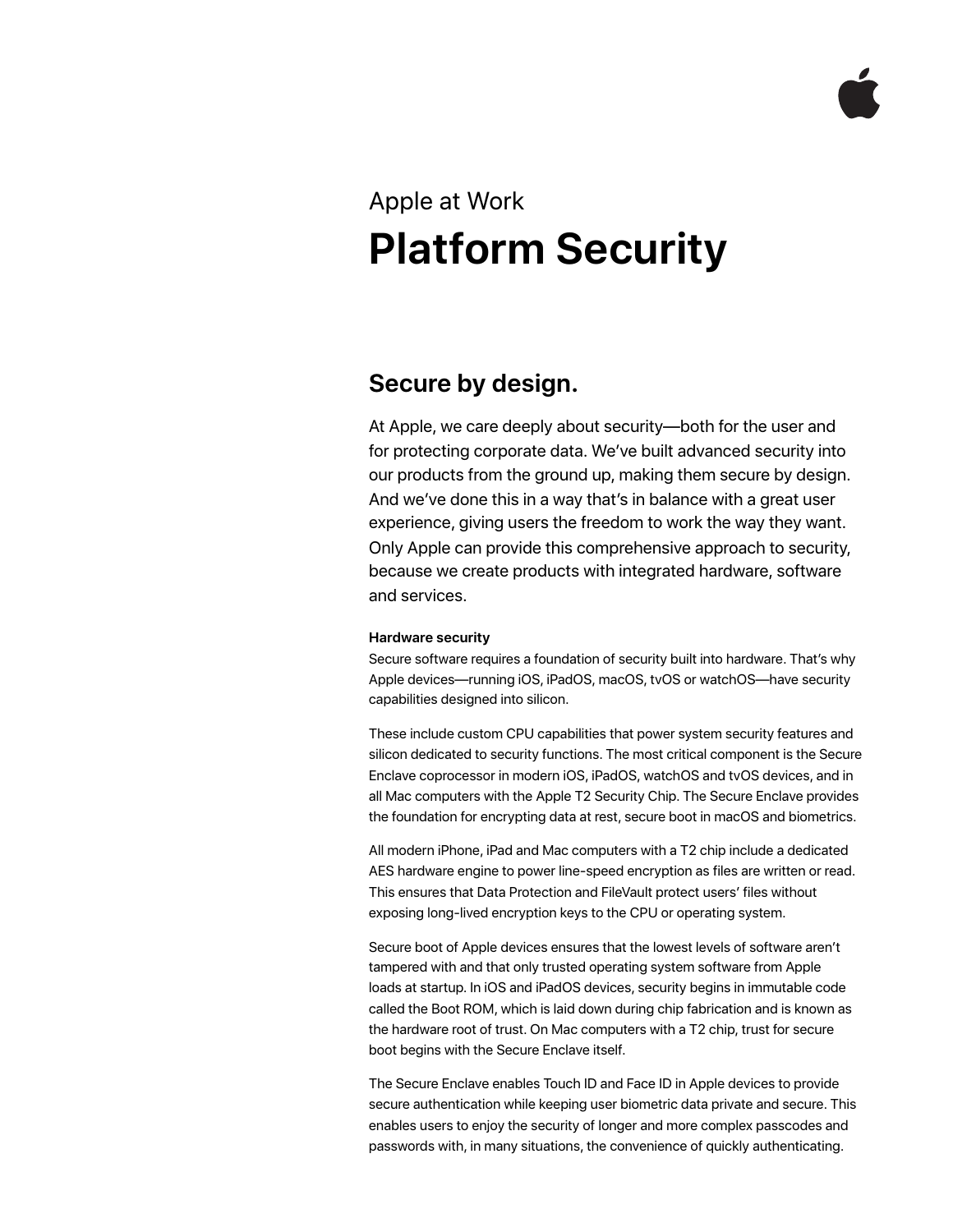The security features of Apple devices are made possible by the combination of silicon design, hardware, software and services available only from Apple.

#### **System security**

Building on the unique capabilities of Apple hardware, system security is designed to maximize the security of the operating systems on Apple devices without compromising usability. System security encompasses the boot process, software updates and the ongoing operation of the operating system.

Secure boot begins in hardware and builds a chain of trust through software, where each step ensures that the next is functioning properly before handing over control. This security model supports not only the default boot of Apple devices but also the various modes for recovery and updating iOS, iPadOS and macOS devices.

The most recent versions of iOS, iPadOS and macOS are the most secure. The software update mechanism not only provides timely updates to Apple devices—it also delivers only trusted software from Apple. The update system can even prevent downgrade attacks, so devices can't be rolled back to an earlier version of the operating system as a method of stealing user data.

Finally, Apple devices include boot and runtime protections so that they maintain their integrity during ongoing operation. These protections vary significantly between iOS, iPadOS and macOS devices based on the very different sets of capabilities they support and the attacks they must therefore thwart.

To accomplish this level of protection, iOS and iPadOS use Kernel Integrity Protection, System Coprocessor Integrity, Pointer Authentication Codes and Page Protection Layer, while macOS uses Unified Extensible Firmware Interface security, System Management Mode, Direct Memory Access protections and peripheral firmware security.

#### **Encryption and Data Protection**

Apple devices have encryption features to safeguard user data and enable remote wipe in the case of device theft or loss.

The secure boot chain, system security and app security capabilities all help to ensure that only trusted code and apps run on a device. Apple devices have additional encryption features to safeguard user data, even when other parts of the security infrastructure have been compromised—for example, if a device is lost or is running untrusted code. All of these features benefit both users and IT administrators, protecting personal and corporate information at all times and providing methods for instant and complete remote wipe in the case of device theft or loss.

iOS and iPadOS devices use a file encryption methodology called Data Protection, while the data on Mac computers is protected with a volume encryption technology called FileVault. Both models similarly root their key management hierarchies in the dedicated silicon of the Secure Enclave on devices that include a SEP. Both models also leverage a dedicated AES engine to support line-speed encryption and to ensure that long-lived encryption keys never need to be provided to the kernel OS or CPU, where they might be compromised.